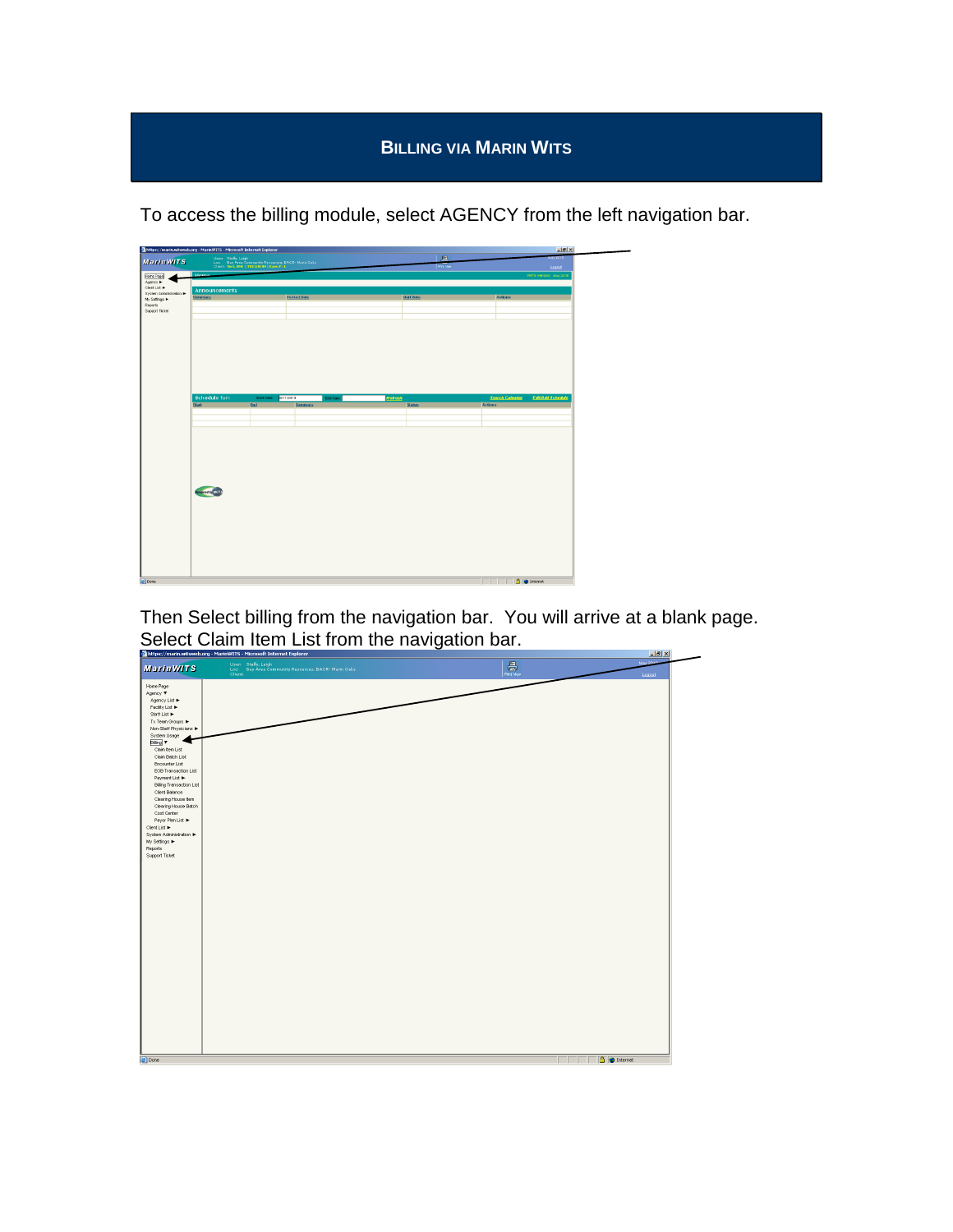Select the Item Status "Released". If you chose to not have the person entering the Encounters "release them to billing" your encounters will be available under "all awaiting review". Press the GO button.





## You will now see a list of the Encounters for which you are billing.

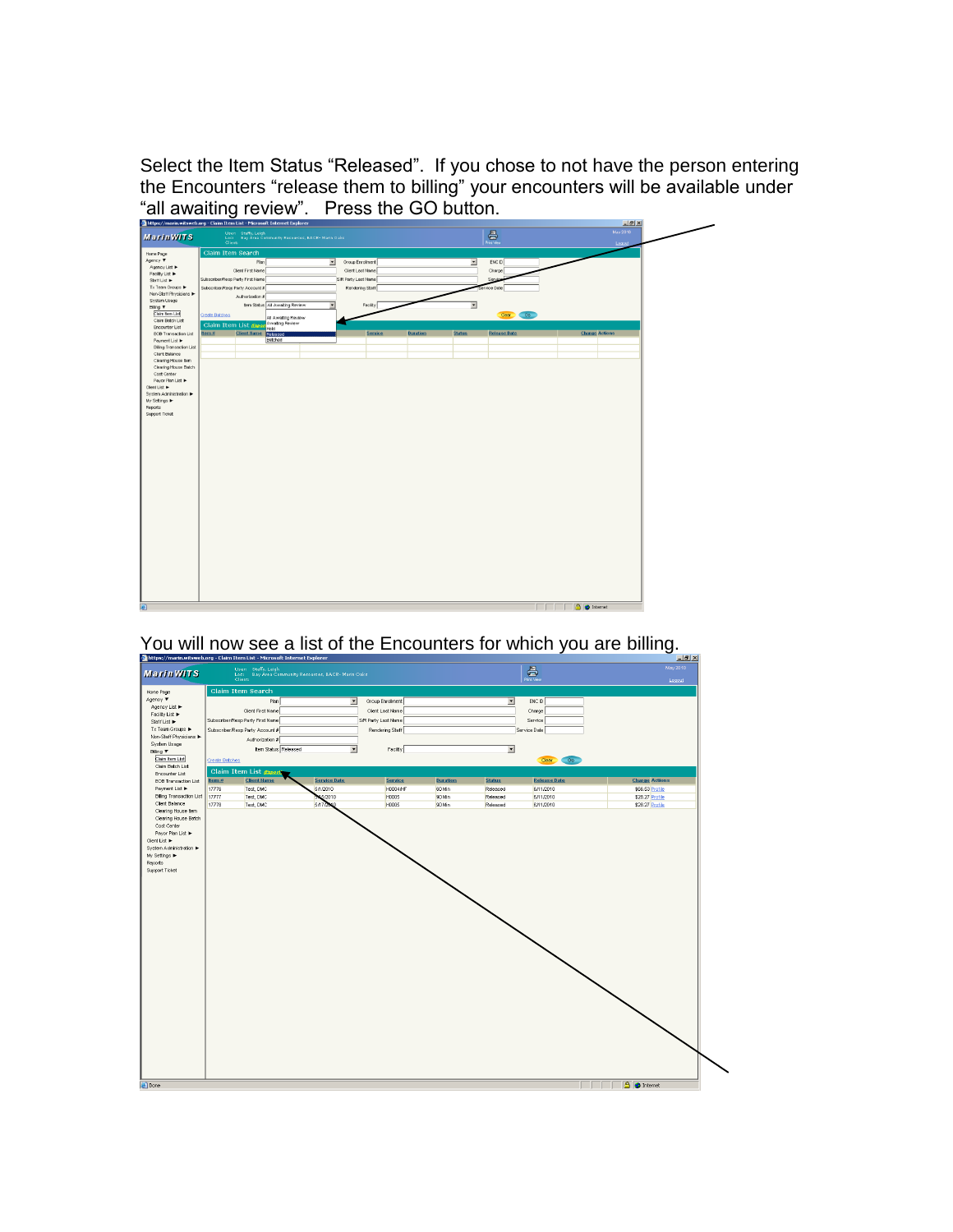If you would like a print out of these items for your records press the yellow EXPORT link. Be sure to hold Down the CTRL button until a new window opens.

You will be asked if you would like to open the file. Select OPEN.

| <b>File Download</b>                                                                                                                                                              |                                                                                                    |  |  |  |  |  |  |  |  |
|-----------------------------------------------------------------------------------------------------------------------------------------------------------------------------------|----------------------------------------------------------------------------------------------------|--|--|--|--|--|--|--|--|
| Do you want to open or save this file?                                                                                                                                            |                                                                                                    |  |  |  |  |  |  |  |  |
|                                                                                                                                                                                   | Name: System.xls<br>Type: Microsoft Excel Worksheet, 968 bytes<br>From: marin.witsweb.org          |  |  |  |  |  |  |  |  |
|                                                                                                                                                                                   | <br>$Q$ pen<br>Save<br>Cancel<br>$\blacktriangleright$ Always ask before opening this type of file |  |  |  |  |  |  |  |  |
| While files from the Internet can be useful, some files can potentially<br>harm your computer. If you do not trust the source, do not open or<br>save this file. What's the risk? |                                                                                                    |  |  |  |  |  |  |  |  |

This file can be saved in EXCEL.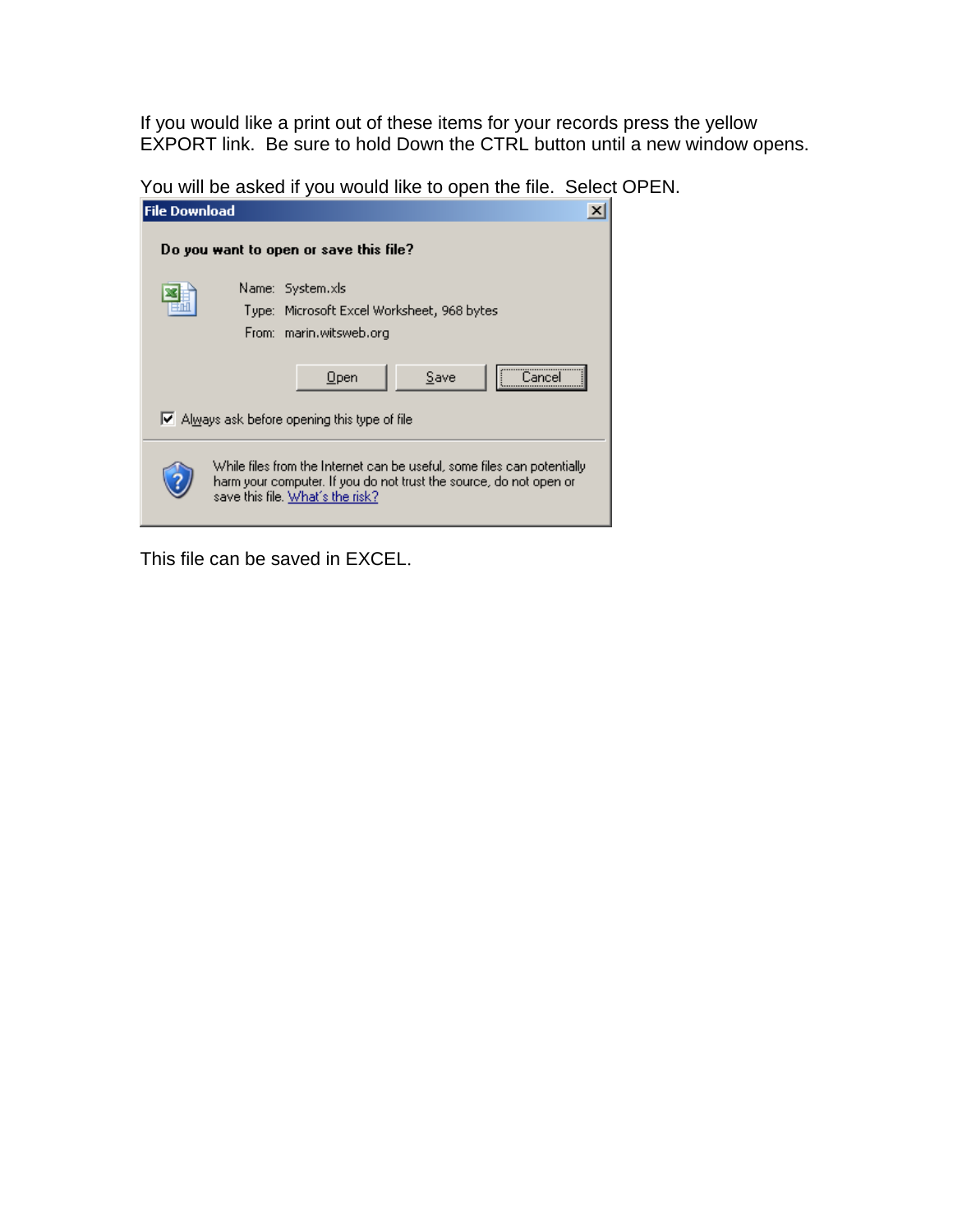| of https://marin.witsweb.org/wits/System.aspx?stateMachineStateName=ClaimItemList&stateMachineEven - Microsoft Internet Explorer                                      |       |              |                  |        |   |  |   |   | $\Box$ o $\Box$                                                                             |                     |   |                           |                    |
|-----------------------------------------------------------------------------------------------------------------------------------------------------------------------|-------|--------------|------------------|--------|---|--|---|---|---------------------------------------------------------------------------------------------|---------------------|---|---------------------------|--------------------|
| Æ<br>Format Tools Data Go To Favorites Help<br>File<br>Edit<br>View<br>Insert                                                                                         |       |              |                  |        |   |  |   |   |                                                                                             |                     |   |                           |                    |
| Back $\mathbf{v} \left( \mathbf{v} \right) \mathbf{v} \mathbf{x}$                                                                                                     |       |              |                  |        |   |  |   |   |                                                                                             |                     |   |                           |                    |
| Address and https://marin.witsweb.org/wits/5ystem.aspx?stateMachineStateName=ClaimItemList&stateMachineEventName=ExportDomainObjectListGetData&E▼<br>$\Rightarrow$ Go |       |              |                  |        |   |  |   |   |                                                                                             |                     |   |                           |                    |
| Sign In ▼<br>Google                                                                                                                                                   |       |              |                  |        |   |  |   |   |                                                                                             | Links $\rightarrow$ |   |                           |                    |
| F9<br>fx                                                                                                                                                              |       |              |                  |        |   |  |   |   |                                                                                             |                     |   |                           |                    |
|                                                                                                                                                                       | A     | B            | $\overline{C}$   | $\Box$ | E |  | G | H |                                                                                             | J.                  | K |                           | $M_{\overline{A}}$ |
| 1                                                                                                                                                                     | Item# | ENC ID       | Client Nam Payor |        |   |  |   |   | Unique Cli(Rendering Payor Nan Group Nan Subscriber Authorizati Service Da End Date Service |                     |   |                           |                    |
| 2                                                                                                                                                                     | 17776 |              |                  |        |   |  |   |   | 16169 Test, DMC Minor Con: TD1120194 Sherry, McMinor Con: ADP Mino 123586A5461              |                     |   | 5/1/2010 5/1/2010 H0004/  |                    |
| 3                                                                                                                                                                     | 17777 |              |                  |        |   |  |   |   | 16170 Test, DMC Minor Con: TD1120194 Sherry, McMinor Con: ADP Mino 123586A5461              |                     |   | 5/15/2010 5/15/2010 H0005 |                    |
| 4                                                                                                                                                                     | 17778 |              |                  |        |   |  |   |   | 16171 Test, DMC Minor Con: TD1120194 Sherry, McMinor Con: ADP Mino 123586A5461              |                     |   | 5/17/2010 5/17/2010 H0005 |                    |
| 5                                                                                                                                                                     |       |              |                  |        |   |  |   |   |                                                                                             |                     |   |                           |                    |
| 6                                                                                                                                                                     |       |              |                  |        |   |  |   |   |                                                                                             |                     |   |                           |                    |
| 7                                                                                                                                                                     |       |              |                  |        |   |  |   |   |                                                                                             |                     |   |                           |                    |
| 8<br>9                                                                                                                                                                |       |              |                  |        |   |  |   |   |                                                                                             |                     |   |                           |                    |
| 10                                                                                                                                                                    |       |              |                  |        |   |  |   |   |                                                                                             |                     |   |                           |                    |
| 11                                                                                                                                                                    |       |              |                  |        |   |  |   |   |                                                                                             |                     |   |                           |                    |
| 12                                                                                                                                                                    |       |              |                  |        |   |  |   |   |                                                                                             |                     |   |                           |                    |
| 13                                                                                                                                                                    |       |              |                  |        |   |  |   |   |                                                                                             |                     |   |                           |                    |
| 14                                                                                                                                                                    |       |              |                  |        |   |  |   |   |                                                                                             |                     |   |                           |                    |
| 15                                                                                                                                                                    |       |              |                  |        |   |  |   |   |                                                                                             |                     |   |                           |                    |
| 16                                                                                                                                                                    |       |              |                  |        |   |  |   |   |                                                                                             |                     |   |                           |                    |
| 17                                                                                                                                                                    |       |              |                  |        |   |  |   |   |                                                                                             |                     |   |                           |                    |
| 18                                                                                                                                                                    |       |              |                  |        |   |  |   |   |                                                                                             |                     |   |                           |                    |
| 19                                                                                                                                                                    |       |              |                  |        |   |  |   |   |                                                                                             |                     |   |                           |                    |
| 20                                                                                                                                                                    |       |              |                  |        |   |  |   |   |                                                                                             |                     |   |                           |                    |
| 21                                                                                                                                                                    |       |              |                  |        |   |  |   |   |                                                                                             |                     |   |                           |                    |
| 22                                                                                                                                                                    |       |              |                  |        |   |  |   |   |                                                                                             |                     |   |                           |                    |
| 23                                                                                                                                                                    |       |              |                  |        |   |  |   |   |                                                                                             |                     |   |                           |                    |
| 24                                                                                                                                                                    |       |              |                  |        |   |  |   |   |                                                                                             |                     |   |                           |                    |
| 25                                                                                                                                                                    |       |              |                  |        |   |  |   |   |                                                                                             |                     |   |                           |                    |
| 26                                                                                                                                                                    |       |              |                  |        |   |  |   |   |                                                                                             |                     |   |                           |                    |
| 27                                                                                                                                                                    |       |              |                  |        |   |  |   |   |                                                                                             |                     |   |                           |                    |
| 28                                                                                                                                                                    |       |              |                  |        |   |  |   |   |                                                                                             |                     |   |                           |                    |
| 29                                                                                                                                                                    |       |              |                  |        |   |  |   |   |                                                                                             |                     |   |                           |                    |
| 30                                                                                                                                                                    |       |              |                  |        |   |  |   |   |                                                                                             |                     |   |                           |                    |
| 31                                                                                                                                                                    |       |              |                  |        |   |  |   |   |                                                                                             |                     |   |                           |                    |
| 32<br>33                                                                                                                                                              |       |              |                  |        |   |  |   |   |                                                                                             |                     |   |                           |                    |
| $ H + F $ > $ H $ System /<br>10<br>▸║                                                                                                                                |       |              |                  |        |   |  |   |   |                                                                                             |                     |   |                           |                    |
| 圈                                                                                                                                                                     |       | Unknown Zone |                  |        |   |  |   |   |                                                                                             |                     |   |                           |                    |

When you have determined that you do, indeed, want to bill for the listed items, click on the Create Batches link.

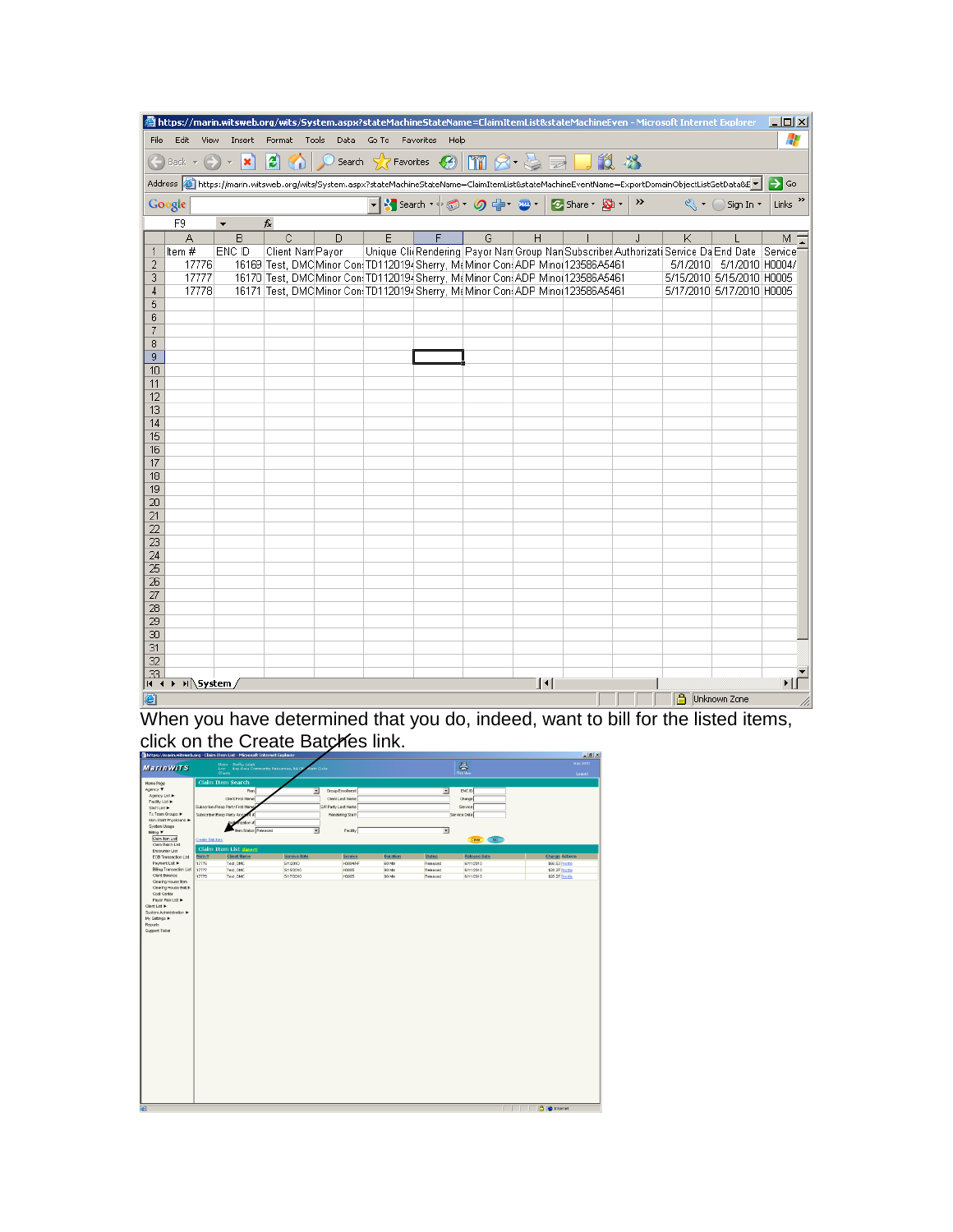Select the appropriate plan from the Available Plan list by clicking the plan so that it is highlighted. Then click on the > arrow.

|                                          | https://marin.witsweb.org - MarinWITS - Microsoft Internet Explorer                     |                                                                                                                                                                                                                                                       | Lx                |
|------------------------------------------|-----------------------------------------------------------------------------------------|-------------------------------------------------------------------------------------------------------------------------------------------------------------------------------------------------------------------------------------------------------|-------------------|
| <b>MarinWITS</b>                         | User: Steffy, Leigh<br>Loc: Bay Area Community Resources, BACR<br>Client:<br>Marin Oaks | $\begin{tabular}{ c c } \hline \quad \quad & \quad \quad & \quad \quad \\ \hline \quad \quad & \quad \quad & \quad \quad \\ \hline \quad \quad & \quad \quad & \quad \quad \\ \hline \quad \quad & \quad \quad & \quad \quad \\ \hline \end{tabular}$ | May 2010          |
|                                          |                                                                                         |                                                                                                                                                                                                                                                       | Legeut            |
| Home Page<br>Agency ▼                    | Choose Plan(s) for Batching<br>Available Plans<br>Selected Plans                        |                                                                                                                                                                                                                                                       |                   |
| Agency List<br>Facility List             | Minor Consent                                                                           |                                                                                                                                                                                                                                                       |                   |
| Staff List                               |                                                                                         |                                                                                                                                                                                                                                                       |                   |
| Tx Team Groups ▶<br>Non-Staff Physicians |                                                                                         |                                                                                                                                                                                                                                                       |                   |
| System Usage                             |                                                                                         |                                                                                                                                                                                                                                                       |                   |
| Biling ▼<br>Claim Item List              |                                                                                         |                                                                                                                                                                                                                                                       |                   |
| Claim Batch List<br>Encounter List       |                                                                                         |                                                                                                                                                                                                                                                       |                   |
| EOB Transaction List<br>Payment List ▶   | $\alpha$   $\alpha$                                                                     |                                                                                                                                                                                                                                                       |                   |
| <b>Billing Transaction List</b>          |                                                                                         |                                                                                                                                                                                                                                                       |                   |
| Client Balance<br>Clearing House Item    |                                                                                         |                                                                                                                                                                                                                                                       |                   |
| Clearing House Batch<br>Cost Center      |                                                                                         |                                                                                                                                                                                                                                                       |                   |
| Payor Plan List<br>Client List ▶         |                                                                                         |                                                                                                                                                                                                                                                       |                   |
| System Administration >                  |                                                                                         |                                                                                                                                                                                                                                                       |                   |
| My Settings ▶<br>Reports                 |                                                                                         |                                                                                                                                                                                                                                                       |                   |
| Support Ticket                           |                                                                                         |                                                                                                                                                                                                                                                       |                   |
|                                          | Clear<br>$-$ Go<br>Cancel                                                               |                                                                                                                                                                                                                                                       |                   |
|                                          |                                                                                         |                                                                                                                                                                                                                                                       |                   |
|                                          |                                                                                         |                                                                                                                                                                                                                                                       |                   |
|                                          |                                                                                         |                                                                                                                                                                                                                                                       |                   |
|                                          |                                                                                         |                                                                                                                                                                                                                                                       |                   |
|                                          |                                                                                         |                                                                                                                                                                                                                                                       |                   |
|                                          |                                                                                         |                                                                                                                                                                                                                                                       |                   |
|                                          |                                                                                         |                                                                                                                                                                                                                                                       |                   |
|                                          |                                                                                         |                                                                                                                                                                                                                                                       |                   |
|                                          |                                                                                         |                                                                                                                                                                                                                                                       |                   |
|                                          |                                                                                         |                                                                                                                                                                                                                                                       |                   |
|                                          |                                                                                         |                                                                                                                                                                                                                                                       |                   |
|                                          |                                                                                         |                                                                                                                                                                                                                                                       |                   |
|                                          |                                                                                         |                                                                                                                                                                                                                                                       |                   |
|                                          |                                                                                         |                                                                                                                                                                                                                                                       |                   |
| Done                                     |                                                                                         |                                                                                                                                                                                                                                                       | <b>A</b> Internet |
|                                          |                                                                                         |                                                                                                                                                                                                                                                       |                   |

The plan should move to the Selected Plan list. Select the Go button.

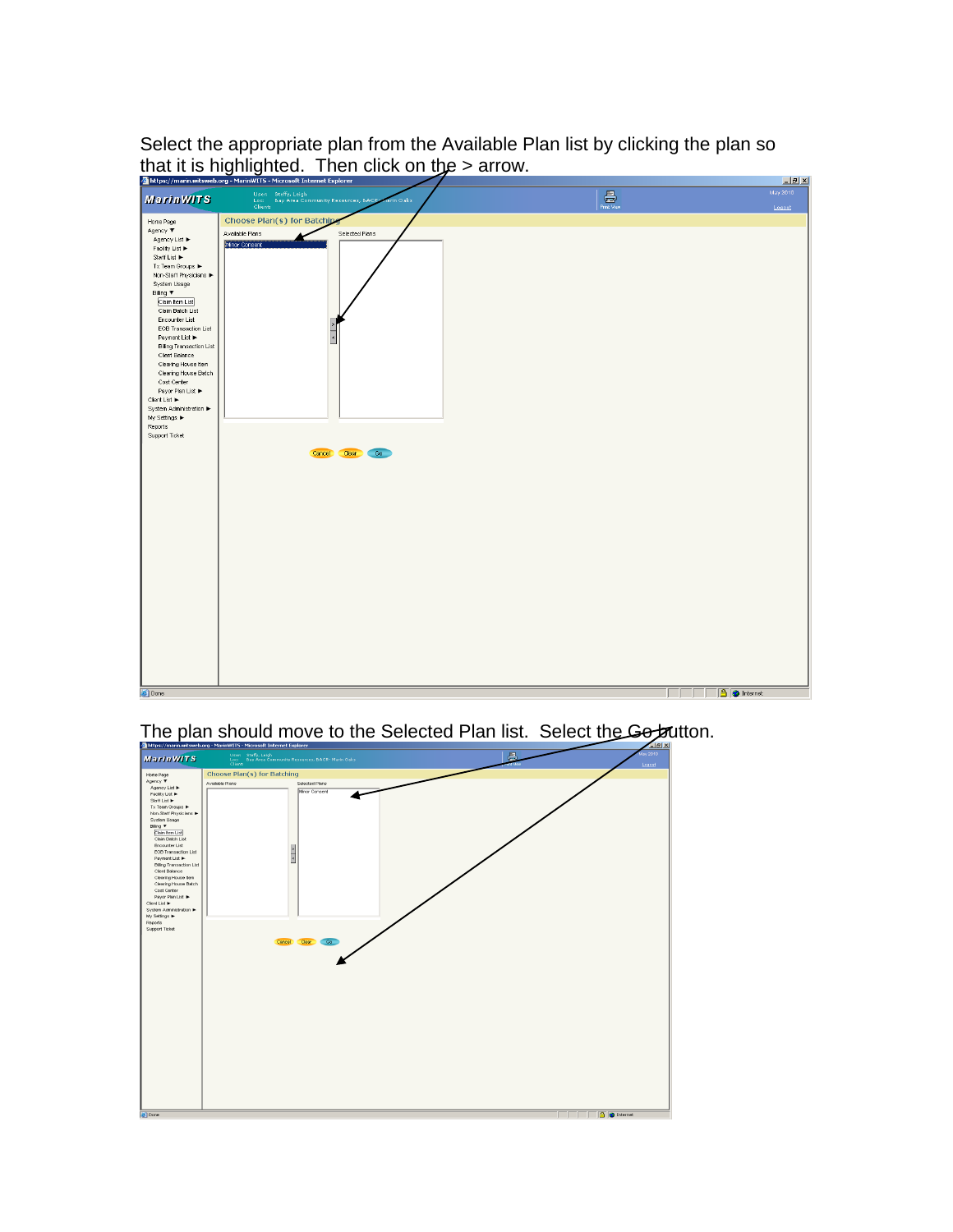

You will see a notification that a batch or batches have been created.

Now that you have created the batch or batches, use the left navigation bar to go to CLAIM BATCH LIST.

Once you are on the Claim Batch List Page select the status: Released. Click on the GO button.

| https://marin.witsweb.org - Claim Batch List - Microsoft Internet Explorer |                         |                           |                                                                                       |            |               |                                                    |                                                                                                                                                                                                                                                                                                                                                     |         |          | H                     |
|----------------------------------------------------------------------------|-------------------------|---------------------------|---------------------------------------------------------------------------------------|------------|---------------|----------------------------------------------------|-----------------------------------------------------------------------------------------------------------------------------------------------------------------------------------------------------------------------------------------------------------------------------------------------------------------------------------------------------|---------|----------|-----------------------|
| <b>MarinWITS</b>                                                           |                         |                           | User: Staffy, Laigh<br>Loc: Bay Area Community Resources, BACR- Marin Oaks<br>Client: |            |               |                                                    | $\begin{picture}(20,20) \put(0,0){\line(1,0){10}} \put(15,0){\line(1,0){10}} \put(15,0){\line(1,0){10}} \put(15,0){\line(1,0){10}} \put(15,0){\line(1,0){10}} \put(15,0){\line(1,0){10}} \put(15,0){\line(1,0){10}} \put(15,0){\line(1,0){10}} \put(15,0){\line(1,0){10}} \put(15,0){\line(1,0){10}} \put(15,0){\line(1,0){10}} \put(15,0){\line(1$ |         |          | May 2010<br>Legeut    |
| Home Page                                                                  |                         | Provider Claim Batch List |                                                                                       |            |               |                                                    |                                                                                                                                                                                                                                                                                                                                                     |         |          |                       |
| Agency ▼                                                                   |                         | Plan Name                 | $\overline{\phantom{a}}$                                                              |            | Created Date  |                                                    |                                                                                                                                                                                                                                                                                                                                                     |         |          |                       |
| Agency List                                                                |                         |                           | $\overline{\phantom{0}}$                                                              |            | Transmit Date |                                                    |                                                                                                                                                                                                                                                                                                                                                     |         |          |                       |
| Facilty List >                                                             |                         | Biling Form               |                                                                                       |            |               |                                                    |                                                                                                                                                                                                                                                                                                                                                     |         |          |                       |
| Staff List<br>Tx Team Groups >                                             |                         | Betch #                   |                                                                                       |            |               | Status Awaiting Review                             | $\overline{\phantom{a}}$                                                                                                                                                                                                                                                                                                                            |         |          |                       |
| Non-Staff Physicians >                                                     |                         |                           |                                                                                       |            |               | Awaiting Review                                    |                                                                                                                                                                                                                                                                                                                                                     | Go      |          |                       |
| System Usage                                                               |                         |                           |                                                                                       |            |               | Hold                                               |                                                                                                                                                                                                                                                                                                                                                     |         |          |                       |
| Biling T                                                                   | Claim Batch List (Boot) |                           |                                                                                       |            |               | Released                                           |                                                                                                                                                                                                                                                                                                                                                     |         |          |                       |
| Claim Item List                                                            | Batch #                 | <b>Status</b>             | <b>Batch For</b><br><b>Billing Form</b>                                               | Order      |               | Biled<br>Charges<br>Voided                         |                                                                                                                                                                                                                                                                                                                                                     | Created | Transmit | <b>Actions</b>        |
| Claim Batch List                                                           |                         |                           |                                                                                       |            |               |                                                    | Rejected-Awaiting Review                                                                                                                                                                                                                                                                                                                            |         |          |                       |
| Encounter List                                                             |                         |                           |                                                                                       |            |               | <b>Batch Processing Error</b><br>Accepted By Payor |                                                                                                                                                                                                                                                                                                                                                     |         |          |                       |
| EOB Transaction List                                                       |                         |                           |                                                                                       |            |               | Rejected By Payer                                  |                                                                                                                                                                                                                                                                                                                                                     |         |          |                       |
| Payment List<br>Billing Transaction List                                   |                         |                           |                                                                                       |            |               | Accepted                                           |                                                                                                                                                                                                                                                                                                                                                     |         |          |                       |
| Client Belance                                                             |                         |                           |                                                                                       |            |               |                                                    |                                                                                                                                                                                                                                                                                                                                                     |         |          |                       |
| Clearing House Item                                                        |                         |                           |                                                                                       |            |               |                                                    |                                                                                                                                                                                                                                                                                                                                                     |         |          |                       |
| Clearing House Batch                                                       |                         |                           |                                                                                       |            |               |                                                    |                                                                                                                                                                                                                                                                                                                                                     |         |          |                       |
| Cost Center                                                                |                         |                           |                                                                                       |            |               |                                                    |                                                                                                                                                                                                                                                                                                                                                     |         |          |                       |
| Payer Plan List                                                            |                         |                           |                                                                                       |            |               |                                                    |                                                                                                                                                                                                                                                                                                                                                     |         |          |                       |
| Client List<br>System Administration                                       |                         |                           |                                                                                       |            |               |                                                    |                                                                                                                                                                                                                                                                                                                                                     |         |          |                       |
| My Settings >                                                              | Claim Item List (Boort) |                           |                                                                                       |            |               |                                                    |                                                                                                                                                                                                                                                                                                                                                     |         |          |                       |
| Reports                                                                    | Claim $\#$              | Item #                    | <b>Client Hame</b>                                                                    | <b>CPT</b> | <b>Status</b> | Auth $\#$                                          | <b>Cost Center</b>                                                                                                                                                                                                                                                                                                                                  |         |          | <b>Charge Actions</b> |
| Support Ticket                                                             |                         |                           |                                                                                       |            |               |                                                    |                                                                                                                                                                                                                                                                                                                                                     |         |          |                       |
|                                                                            |                         |                           |                                                                                       |            |               |                                                    |                                                                                                                                                                                                                                                                                                                                                     |         |          |                       |
|                                                                            |                         |                           |                                                                                       |            |               |                                                    |                                                                                                                                                                                                                                                                                                                                                     |         |          |                       |
|                                                                            |                         |                           |                                                                                       |            |               |                                                    |                                                                                                                                                                                                                                                                                                                                                     |         |          |                       |
|                                                                            |                         |                           |                                                                                       |            |               |                                                    |                                                                                                                                                                                                                                                                                                                                                     |         |          |                       |
|                                                                            |                         |                           |                                                                                       |            |               |                                                    |                                                                                                                                                                                                                                                                                                                                                     |         |          |                       |
|                                                                            |                         |                           |                                                                                       |            |               |                                                    |                                                                                                                                                                                                                                                                                                                                                     |         |          |                       |
|                                                                            |                         |                           |                                                                                       |            |               |                                                    |                                                                                                                                                                                                                                                                                                                                                     |         |          |                       |
|                                                                            |                         |                           |                                                                                       |            |               |                                                    |                                                                                                                                                                                                                                                                                                                                                     |         |          |                       |
|                                                                            |                         |                           |                                                                                       |            |               |                                                    |                                                                                                                                                                                                                                                                                                                                                     |         |          |                       |
|                                                                            |                         |                           |                                                                                       |            |               |                                                    |                                                                                                                                                                                                                                                                                                                                                     |         |          |                       |
|                                                                            |                         |                           |                                                                                       |            |               |                                                    |                                                                                                                                                                                                                                                                                                                                                     |         |          |                       |
|                                                                            |                         |                           |                                                                                       |            |               |                                                    |                                                                                                                                                                                                                                                                                                                                                     |         |          |                       |
|                                                                            |                         |                           |                                                                                       |            |               |                                                    |                                                                                                                                                                                                                                                                                                                                                     |         |          |                       |
|                                                                            |                         |                           |                                                                                       |            |               |                                                    |                                                                                                                                                                                                                                                                                                                                                     |         |          |                       |
|                                                                            |                         |                           |                                                                                       |            |               |                                                    |                                                                                                                                                                                                                                                                                                                                                     |         |          |                       |
|                                                                            |                         |                           |                                                                                       |            |               |                                                    |                                                                                                                                                                                                                                                                                                                                                     |         |          |                       |
|                                                                            |                         |                           |                                                                                       |            |               |                                                    |                                                                                                                                                                                                                                                                                                                                                     |         |          |                       |
|                                                                            |                         |                           |                                                                                       |            |               |                                                    |                                                                                                                                                                                                                                                                                                                                                     |         |          |                       |
|                                                                            |                         |                           |                                                                                       |            |               |                                                    |                                                                                                                                                                                                                                                                                                                                                     |         |          |                       |
|                                                                            |                         |                           |                                                                                       |            |               |                                                    |                                                                                                                                                                                                                                                                                                                                                     |         |          |                       |
|                                                                            |                         |                           |                                                                                       |            |               |                                                    |                                                                                                                                                                                                                                                                                                                                                     |         |          |                       |
|                                                                            |                         |                           |                                                                                       |            |               |                                                    |                                                                                                                                                                                                                                                                                                                                                     |         |          |                       |
|                                                                            |                         |                           |                                                                                       |            |               |                                                    |                                                                                                                                                                                                                                                                                                                                                     |         |          |                       |
|                                                                            |                         |                           |                                                                                       |            |               |                                                    |                                                                                                                                                                                                                                                                                                                                                     |         |          |                       |
| <b>All</b> Done                                                            |                         |                           |                                                                                       |            |               |                                                    |                                                                                                                                                                                                                                                                                                                                                     |         |          | A Internet            |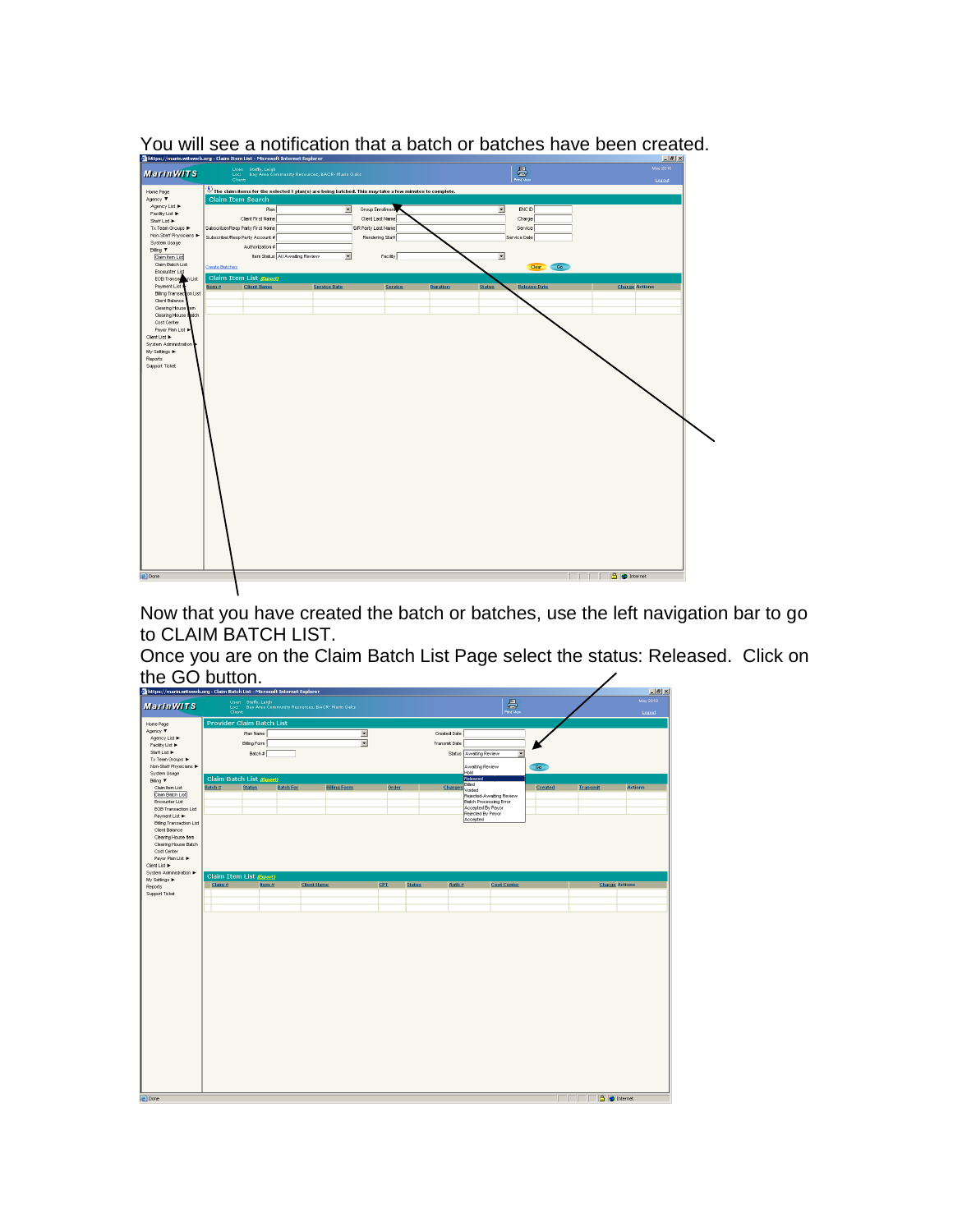You will see the newly created batch(es) in the middle of the screen. Select the Profile of the batch you wish to bill.